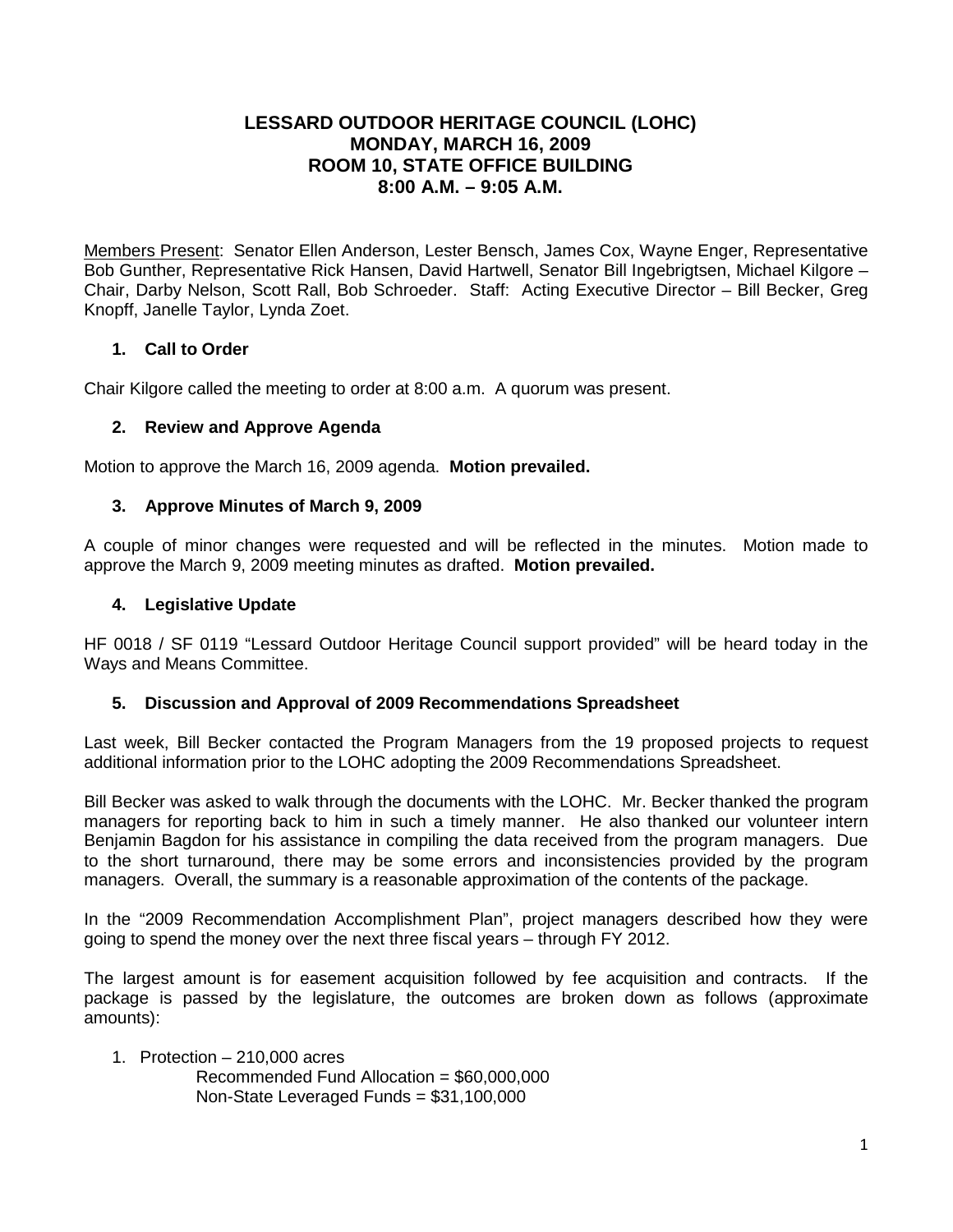- 2. Enhancement 11,000 acres
	- Recommended Fund Allocation = \$4,000,000
	- Non-State Leveraged Funds = \$789,500
- 3. Restoration 10,500 acres
	- Recommended Fund Allocation = \$4,950,000 Non-State Leveraged Funds = \$3,400,000

Most of the acquisition dollars are in permanent easements (\$33,192,000). The PILT estimate cost per  $year = $134,890.$ 

A list was also compiled that indicate which counties are impacted by the Outdoor Heritage Fund dollars. Another list showed projects affecting the seven county metro area.

A state map entitled "LOHC Project Distribution" identifying potential projects was developed. Senator Anderson expressed that projects identified are "potential" projects. Projects from W3-RIM/WRP and P13 Accelerated Prairie Grassland Restoration and Management are not included on this map.

Administration costs and Federal PILT costs are not included in the PILT estimated cost per year.

Senator Anderson raised the question that at some point, the LOHC may want to discuss absorbing the PILT costs. Bob Schroeder asked if PILT payments are considered constitutional. Chair Kilgore asked how we can get this determination. Representative Hansen indicated that this question has been discussed in other committees. Senator Ingebrigtsen asked if LCCMR has covered PILT costs in the past. Senator Anderson stated that the LCCMR had not covered these costs. Senator Ingebrigtsen asked if Greg Knopff could draft a letter to the Attorney General's office requesting a determination. Representative Hansen stated that he felt a senate or house council member should take the lead on this. David Hartwell expressed that we should not undertake long-term easements where we don't have funding for enforcement monitoring.

Darby Nelson made the motion to adopt the 2009 Recommendations Spreadsheet.

Senator Anderson supports good science based projects around the State. Her calculations indicate that only 7.6% of the proposed projects are in the seven county metro area. She is concerned that legislators and the general public will react negatively to this. We need to have connections (wildlife corridors) throughout the State.

Senator Anderson had a discussion with constituent Howard Anderson regarding a project that wasn't recommended. The project is located in Columbus, MN (near Forest Lake) and is a Rice Creek Acquisition Project. Mr. Anderson is concerned that this 300 acre piece of wilderness near the metro area that is currently open to hunting, fishing, canoeing and bird watching, will be bought up and not available for public access in the future. Senator Anderson promised him that if this project is not funded this year, the council will visit the site next year. Senator Anderson will vote yes for the package today, but has some misgivings on what isn't included in the 2009 recommendations. Some have suggested adjusting other funds to make up for the lack of metro balance. Senator Anderson stated that this will be very difficult to do.

**Howard Anderson -** Stated to the council that young people need a place to hunt in the metro area. They don't have the means to go to Northern MN to hunt. Senator Anderson stated for the record that she is not related to Howard Anderson. Howard Anderson also stated for the record that he wasn't related to Senator Anderson, but might be a nice thing.